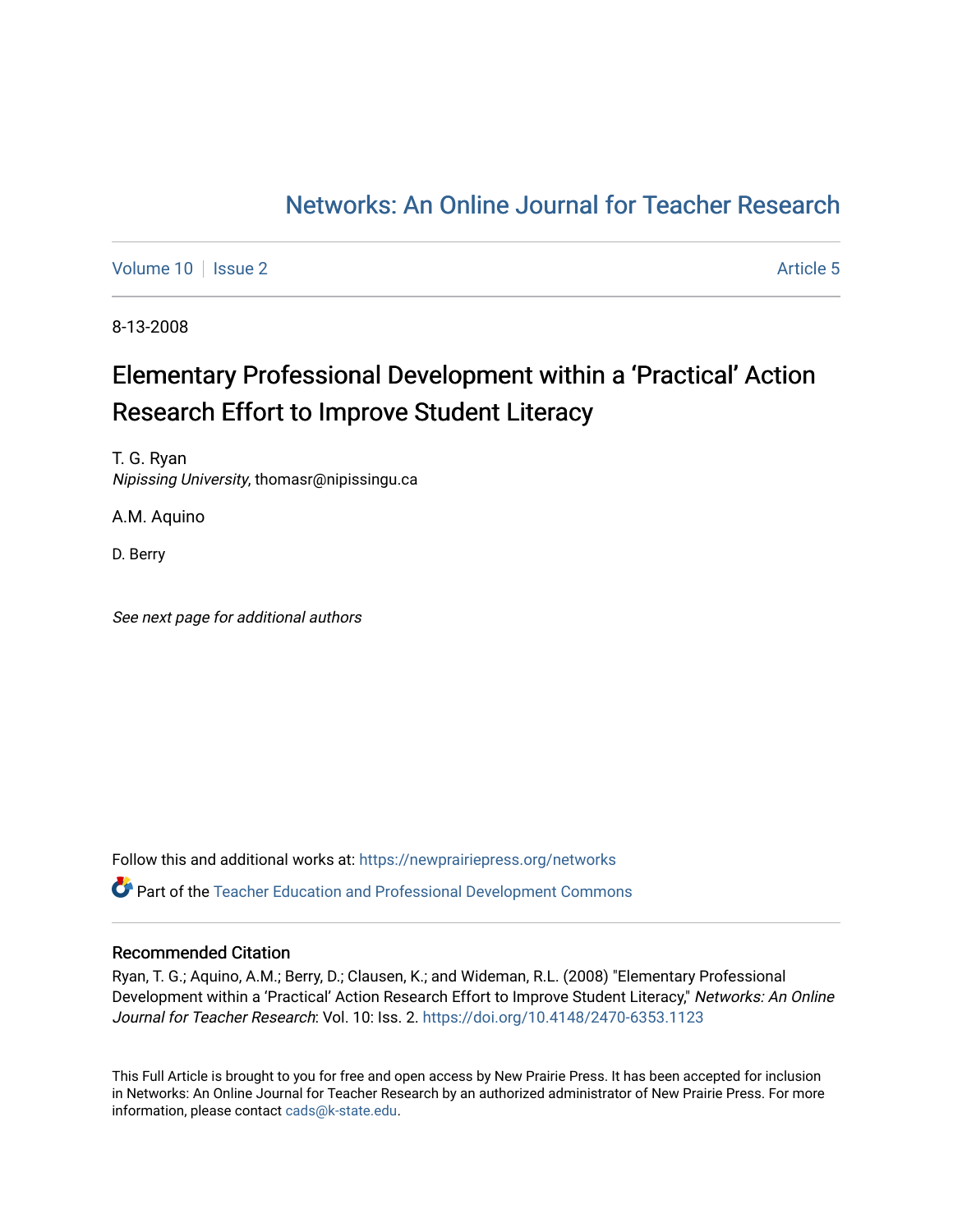### Elementary Professional Development within a 'Practical' Action Research Effort to Improve Student Literacy

#### Authors

T. G. Ryan, A.M. Aquino, D. Berry, K. Clausen, and R.L. Wideman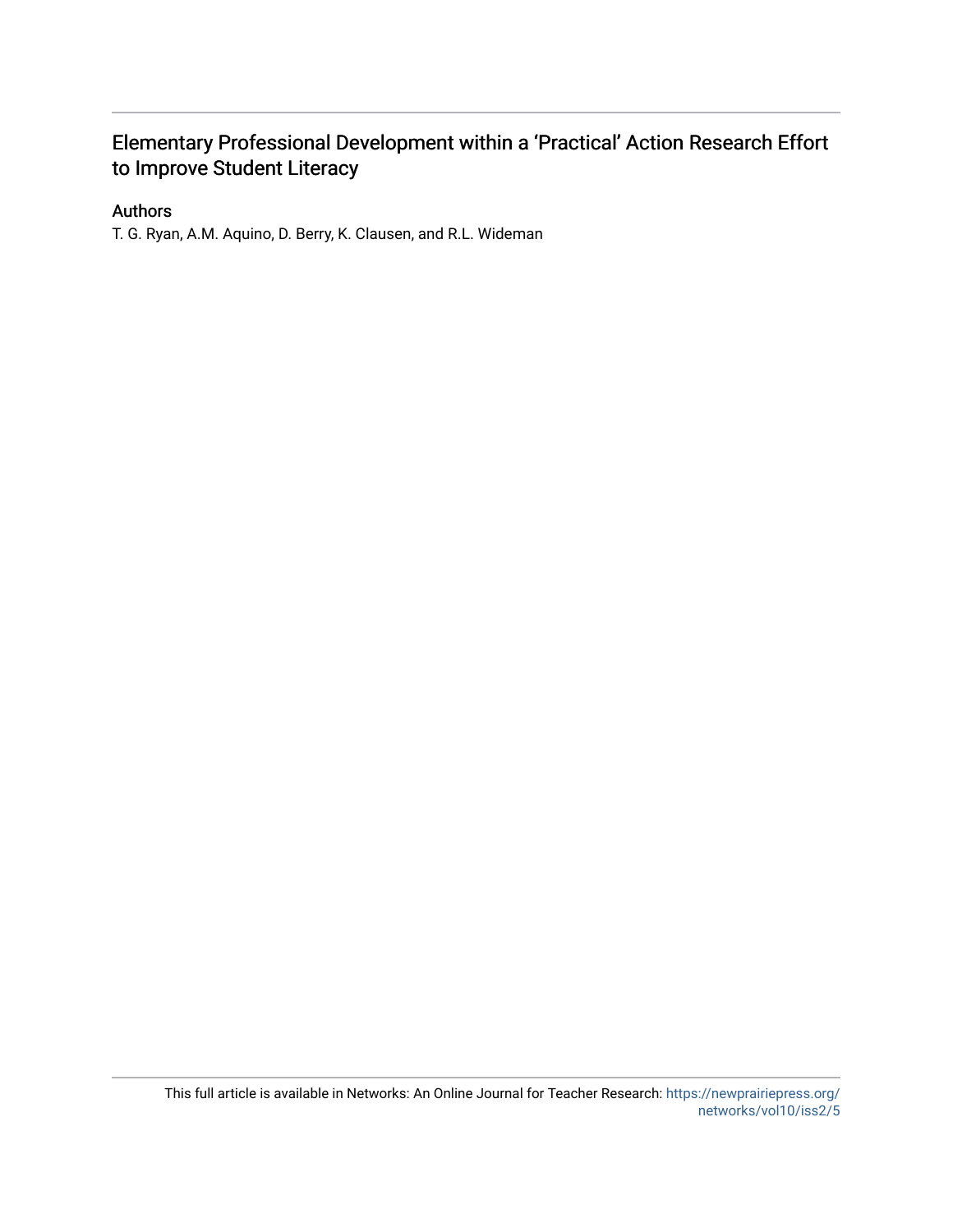

An On-line Journal for Teacher Research

# **Elementary Professional Development within a 'Practical' Action Research Effort to Improve Student Literacy**

**T. G. Ryan, A.M. Aquino , D. Berry, K. Clausen, R.L. Wideman** 

### **Purpose**

The purpose of this inquiry was to support and augment the action research efforts of elementary teachers who were attempting to enhance literacy outcomes in their respective classrooms. Included are elementary teacher insights, university-based facilitator views, and principal perspectives that together complete a picture of our professional development efforts. Together the data provide an overview of an action research effort, wherein praxis was noted as a necessary element to assume 'practical' investigative roles. Praxis herein is the deliberate, informed, planned, and systematic action which is the critical underpinning of all action research efforts. The action in this case was directed towards improvement and implementation of an instructional initiative. This outcome brings with it an immense level of significance in that all educators seek to improve educational outcomes personally, professionally, and politically; therefore a report such as this may be viewed as an essential tool to refine educational practice.

What follows are several rudimentary understandings within the action research landscape. Specifically, a discussion of what it means to be a reflective teacher is followed by discussion of group action research that leads into the context of this inquiry. The questions raised and our methods to address these probes are detailed within our methodology. The analysis and interpretation of evidence guide us to an informed view of professional development. Finally, our conclusion is laid out as are the future plans for this enterprise. Ultimately, all participants agreed to work together to realize increases in student literacy.

### **Introduction**

#### **A Reflective Teacher**

Reflective professional development is never complete; there is always something else to consider, and often the process of reflection within action research is a social enterprise, as Carr and Kemmis (1986) point out:

Action research is simply a form of selfreflective enquiry undertaken by participants in social situations in order to improve the rationality and justice of their own practices, their understanding of these practices, and the situations in which the practices are carried out. (p.162)

Self-reflective teachers will improve and change if something doesn't meet their expectations. It seems logical to make changes until you are satisfied with the outcomes, engaging in particular actions in order to ensure desired outcomes. These actions combined with reflection become praxis, the fundamental concept of action research. Praxis—deliberate, informed, planned, and systematic action—is a critical underpinning in all action research efforts. Action is usually aimed at improvement and, at the same time, may be intended to implement a new theory, program, or initiative. The teacher acting as "the action researcher is interested in the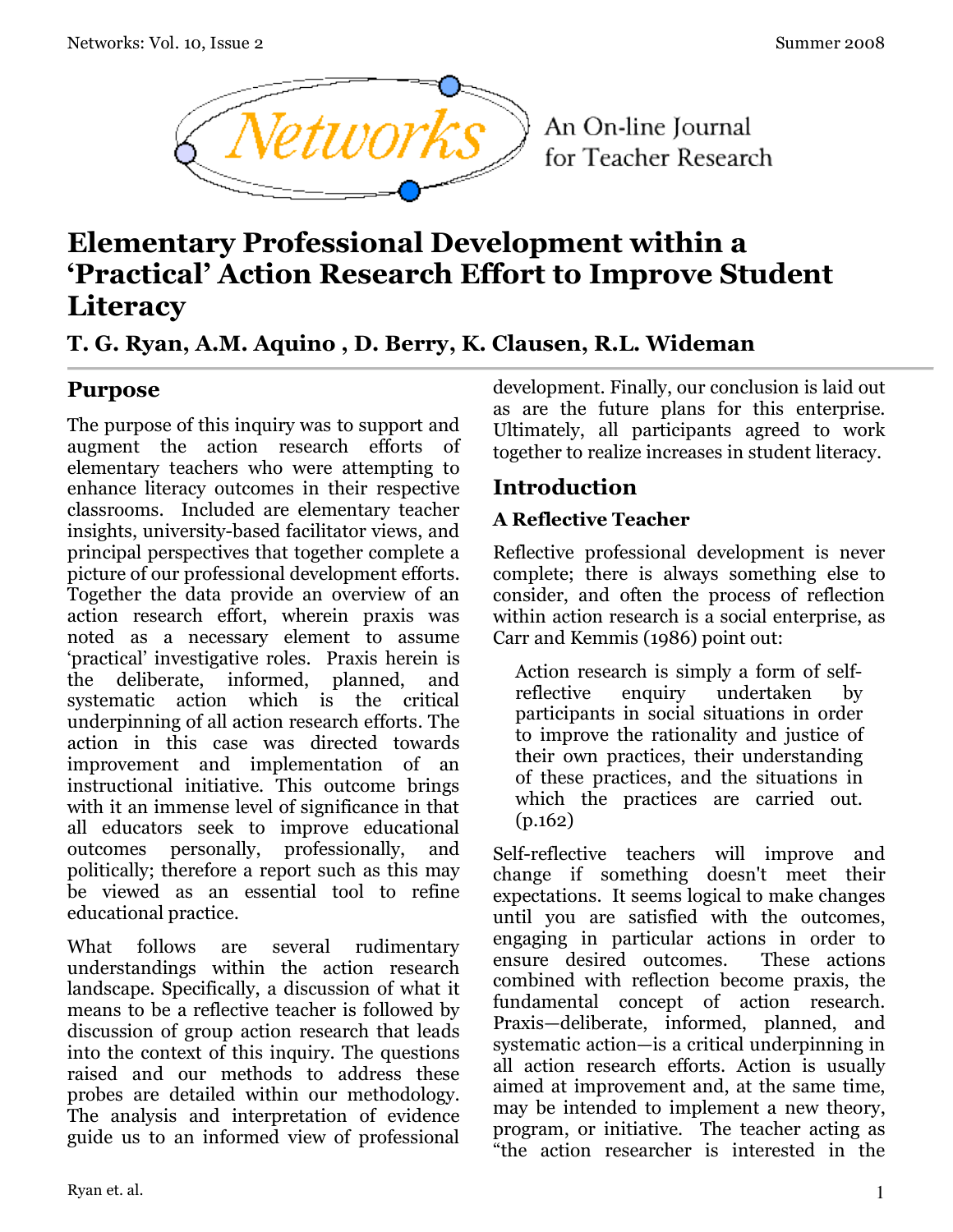improvement of the educational practices in which s/he is engaging. He [sic] undertakes research in order to find out how to do his job better—action research means research that affects actions" (Corey, 1949, p. 509). Admittedly, a teacher's action may be solely individualistic within his or her classroom and aimed at improving some aspect of practice; yet there are many school and social implications of such change which can impact the larger community of teachers in a school.

#### **Reflective Teachers: A Group Endeavour**

When a group of teachers undertake substantive actions in order to achieve better results, as is often the case in some 'team' oriented schools, momentum and commitment build within a school and the larger community. Yet, we need to be reminded that "action research combines a substantive act with a research procedure; it is action disciplined by inquiry, a personal attempt at understanding while engaged in a process of improvement and reform" (Hopkins, 1993, p. 44). Indeed, it is informed action that underpins the very nature of action research (Altrichter, 2005).

Action research is, therefore, a deliberate way of creating new situations and of telling the story of who we are. Action research consists of deliberate experimental moves into the future, which change us because of what we learn in the process. (Connelly & Clandinin, 1988, p. 153)

Perhaps action research is "best thought of as a large family, one in which beliefs and relationships vary greatly  $\dots$  [I]t is a group of ideas emergent in various contexts" (Noffke, 1997, p. 306).

### **Our Inquiry**

In our project we embraced the elementary classroom practice of literacy development and revisited several issues (i.e., assessment/evaluation, instruction, planning) during our interviews and daily praxis. Our work was led by classroom teachers and merely supported and facilitated by both local school administration and university-based faculty. Our social practice was aimed at improvement and our actions were cyclical so as to plan, act, observe, and reflect recursively. As we collaboratively acted, we understood that each of the participants may realize greater understanding and control of their learning. We also realized that our efforts could give way to deeper commitments. As McNiff, Lomax, and Whitehead (1996) argue,

To be action research, there must be praxis rather than practice. Praxis is informed, committed action that gives rise to knowledge rather than just successful action. It is informed because other people's views are taken into account. It is committed and intentional in terms of values that have been examined and can be argued. It leads to knowledge from and about educational practice. (p. 8)

Therefore, without praxis (informed, committed action), classroom practice may stagnate and remain ill-conceived and narrow. One of our goals as professors was to nurture, support, and enhance teachers' development as they attempted to improve literacy and outcomes in their classroom while addressing three questions:

1. Can a group of teachers engaged in a practical action research project improve student literacy?

2. Can a group of educators maintain the necessary praxes required to enhance literacy and development in classrooms?

3. What unexpected outcomes will surface as a result of our efforts to complete a practical action research project?

In addition the university facilitators asked:

1. Can we realize the development of action theory (new understanding) and action practice (application) as it relates to teacher development and student growth?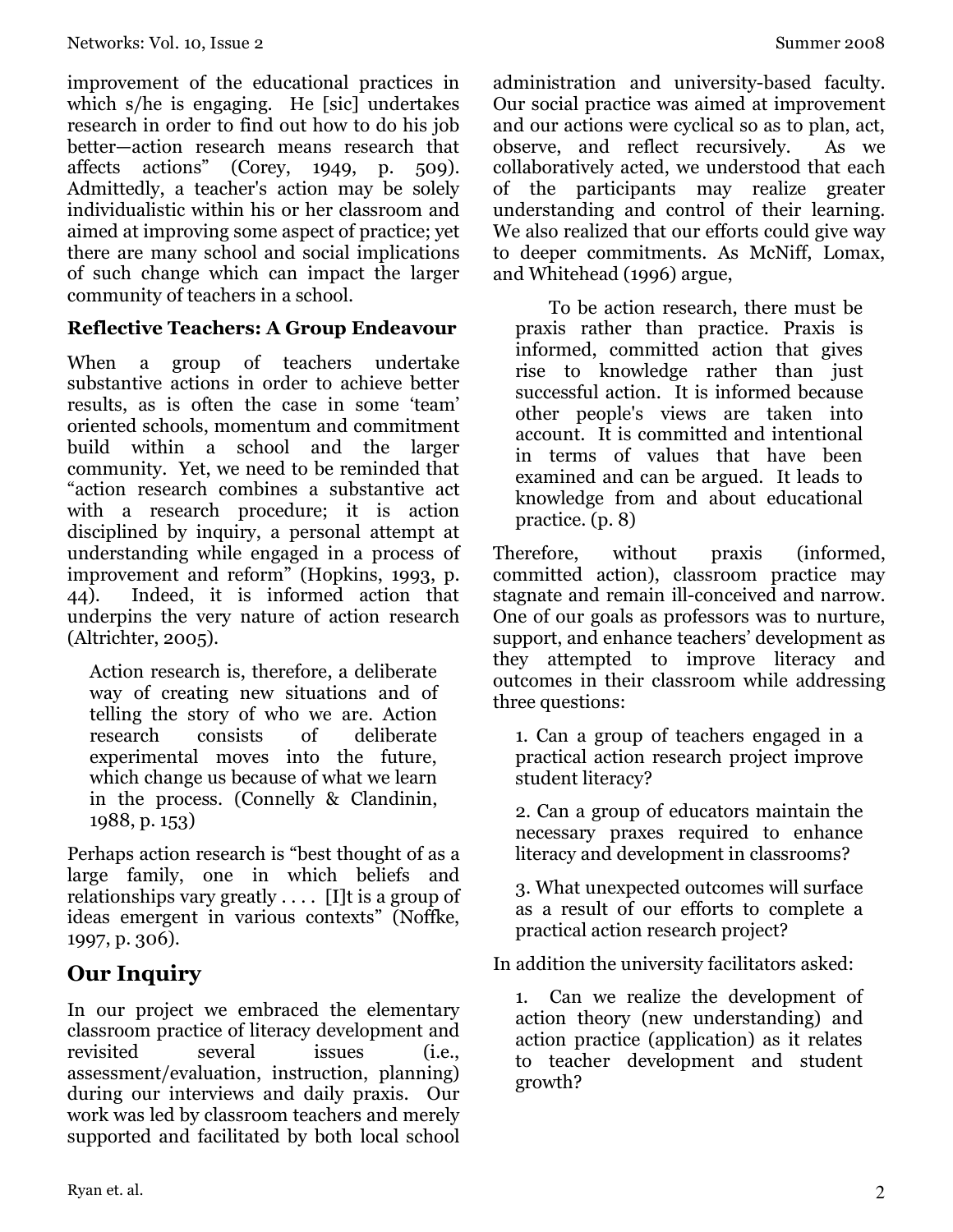2. Can we nurture recursive cycles of theorization/reflection and application in order to professionalize practice?

We believed from the onset that "action research is one way of restoring and enhancing professional confidence . . . . [W]e must, however, be aware of problems associated with too prescriptive a framework for action and the values that are embedded within it" (Hopkins, 1993, p. 56). What seems fundamental to action research is that it involves participants talking about everyday things in the life of education and unpacking them for their historical and ideological baggage (Connelly & Clandinin, 1988; Noffke, 1995; Woolhouse, 2005). The conversation can be considered the action since "conversation can play a significant role in the establishment and sustention of collaborative action research groups, and . . . can lead to the generation of new knowledge and understanding" (Feldman, 1999, p. 129). Our position was that most studies derive most of their action and knowledge from participants' conversations and not so much from the actions in the classroom. The conversations themselves were the "'glue' for maintaining the integrity of the group" (Feldman, 1999, p. 129) and facilitated openness to new possibilities. Communication was critical to significant action in the future, as the participants used their new understanding to develop new praxes.

### **Methodology**

#### **Our Context and Action Research**

One can argue that the educational context should define the nature of praxis, and similarly, the educational context should define the nature and conduct of the action research group. Action research roles are embedded in social contexts by the very purpose of the action research. As the context or setting changes, so can the purpose of the inquiry and the way it is conducted. Therefore, the role and commitments of the participant and facilitators are very much tied to context, setting, and purpose. Our study was located in a Catholic school of approximately 250 elementary students from a residential area of Central Ontario. The school contained nine classrooms, including a kindergarten classroom, Primary Learning Assistance Centre (LAC) for students with severe exceptionalities, library, gymnasium, and large schoolyard. Staff, including teachers, assistants, office, and custodial, totaled 29, and the teachers had a wide range of teaching experience and qualifications.

### **Participants and Data**

Participants included two classroom teachers and one school principal. Within our inquiry, it was important to note that at the classroom level, assessment methods in all grades included variety of strategies such as observation, self- and peer evaluation, projects, portfolios, presentations, and classroom tests. As well, provincial testing was completed annually by the EQAO (Education Quality Accountability Office), which annually assesses Reading, Writing, and Mathematics for all students in grades three and six. Results were sent to our school each Fall. Students were assigned a score between level one (the lowest) and level four (the highest). Students performing at level three are meeting provincial expectations. Details are noted in the conclusion.

It is important to include such contextual information since any effort to reduce and decontextualize the social world is to misrepresent the situation that is the focus of the study, argument, or question (King, 1988). The real strength of action research is its capacity to recognise the complexity and uncertainty of educational contexts.

The following descriptions, using pseudonyms, were extracted from interviews to provide academic background for Ann, Pam, and our principal (Ruth).

#### **Teacher: Ann**

My experience is mainly in grade six. I have taught for four years now—[grades] one, five, six, two years of six/seven and this is my first year of a straight six. So my experience remains in six and [I] worked with some split grades. This is my first year at this school. I've been in High Bay. I have had a lot of identified students. I've had maybe ten that weren't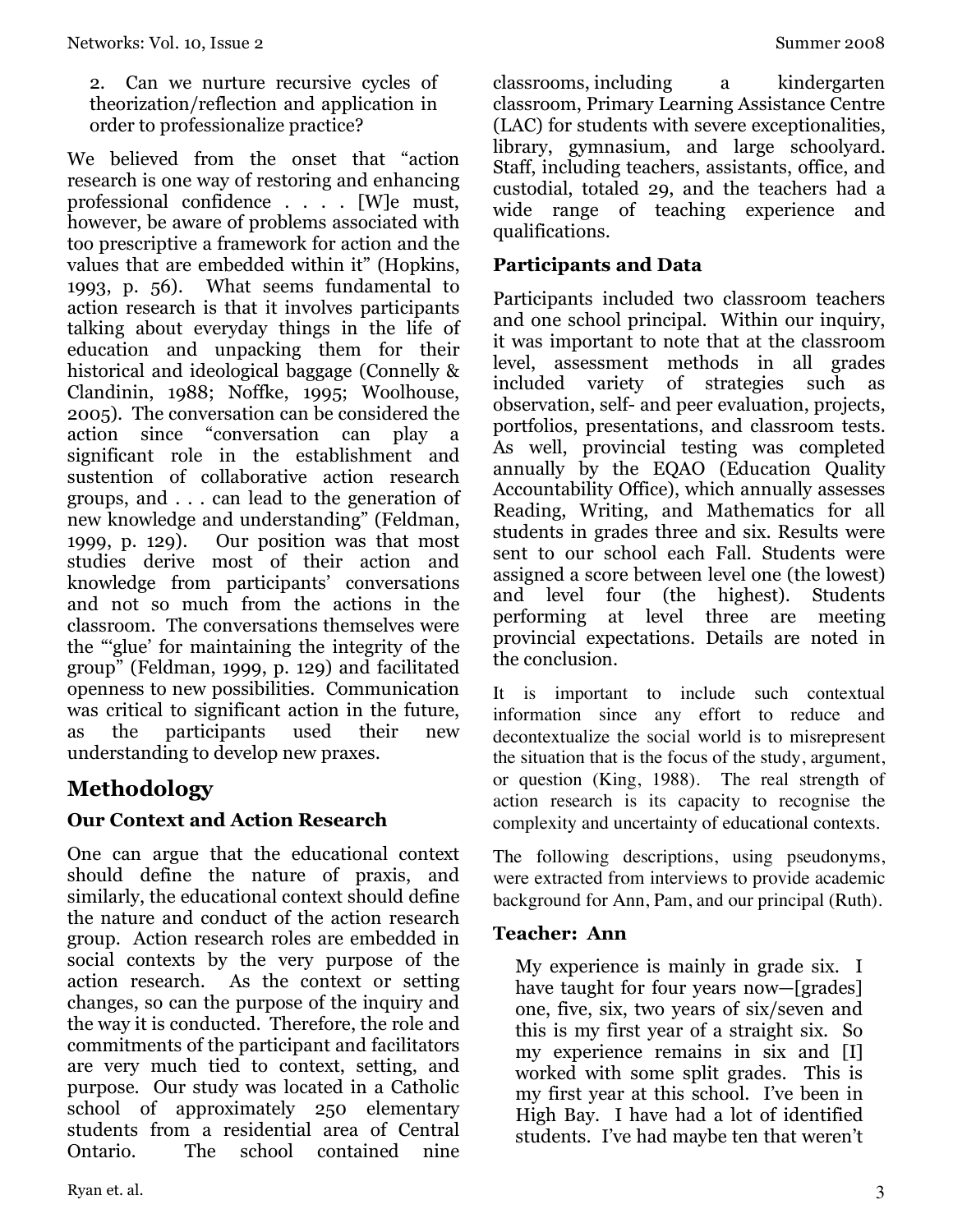[identified] out of twenty six. So a lot of experience in special needs but no formal training, no Special Ed aside from teachers' college. My qualifications … I have my junior, intermediate, and senior qualifications. My teachable subjects are English and History. I intended to go into high school, but I took my junior in the spring and then got a job, and I've really enjoyed Elementary. My areas of enjoyment are language and when a student gets it, like the moment that you see that they have comprehension and they get it, that's my favorite part about teaching. (Interview, October, 14, 2004, p.1)

#### **Teacher: Pam**

I have three years teaching. My first year was mixed with contracts and supply (part-time/substitute) teaching. I have had two years as a full time teacher. This is my second year here at this school. I had a contract for [grades] three/four at *Northern* Public School. As an LTO (Long Term Occasional/Part-time teacher), yes. When that ended at Christmas, I got on right away with both Boards [Districts] to supply [substitute teach]. Now I teach … last year was four/five split grade, this year it's a five/six split grade. Most of the children are from last year, so it is okay. I have my special education (my specialist, my three parts). I have a Master of Arts in Education from *Central* University. I did that as a social worker. So prior to being a teacher I have a social worker background and I was also a banker. I was five years with the Bank of Canada. So I sort of have an eclectic background which I think is helping me big time in teaching for stress, organizing, and for pure enjoyment. I really did not think I could be a teacher until I had my daughter. When I had my daughter, I realized children are just little people like us and opened up the world of teaching to me, and I went back to school to teachers' college for a year, and here I am. (Interview, October 13, 2004, p. 1)

#### **Principal: Ruth**

As a teacher, I had six years experience, junior kindergarten right through to grade eight, and my last four years of the six being in the intermediate. This is my first year as an administrator; therefore, I have special education experience, [experience as] a religious education specialist as well as a lot of experience and enjoyment in professional development like delivering workshops. I was a teacher prior to stepping into the administrative role. I am currently finishing my Masters of Education with action research in a different area. And that sums it up. (Interview, November 9, 2004, p. 1)

#### **Our Questions and Protocol**

To illuminate literacy praxes, promote reflection, and inspire action, interview questions were 'Grand Tour' questions (Spradely, 1979) that invite a range of perspectives. This approach enabled teachers to describe their experiences in their own terms. For example, open-ended probes beginning with the words "tell me" to describe a "typical day" or "class" suggested to interviewees that a general or global response was expected. Additional prompts and cues allowed further depth and breadth to surface (Stringer, 1996, p. 67).

Context-specific questions helped to guide, simplify, and contextualize the action research effort. To ensure objectivity, interviewers avoided conflict, when possible, with interviewees (McNiff et al., 1996; Stringer, 1996). Transcriptions, teacher-researcher's notes, participant observations, and studentcreated artefacts provided further data. In addition, data were collected by tape recording discussion groups and general contextual notes were kept of school visits. All participants used written products (notes, memos, and daybooks) to communicate and document their thoughts. Written products detailed the classroom teachers' reflections on their literacy praxes. These reflections included the formulation of ideas and changes in practice (Woolhouse, 2005). This inquiry revealed a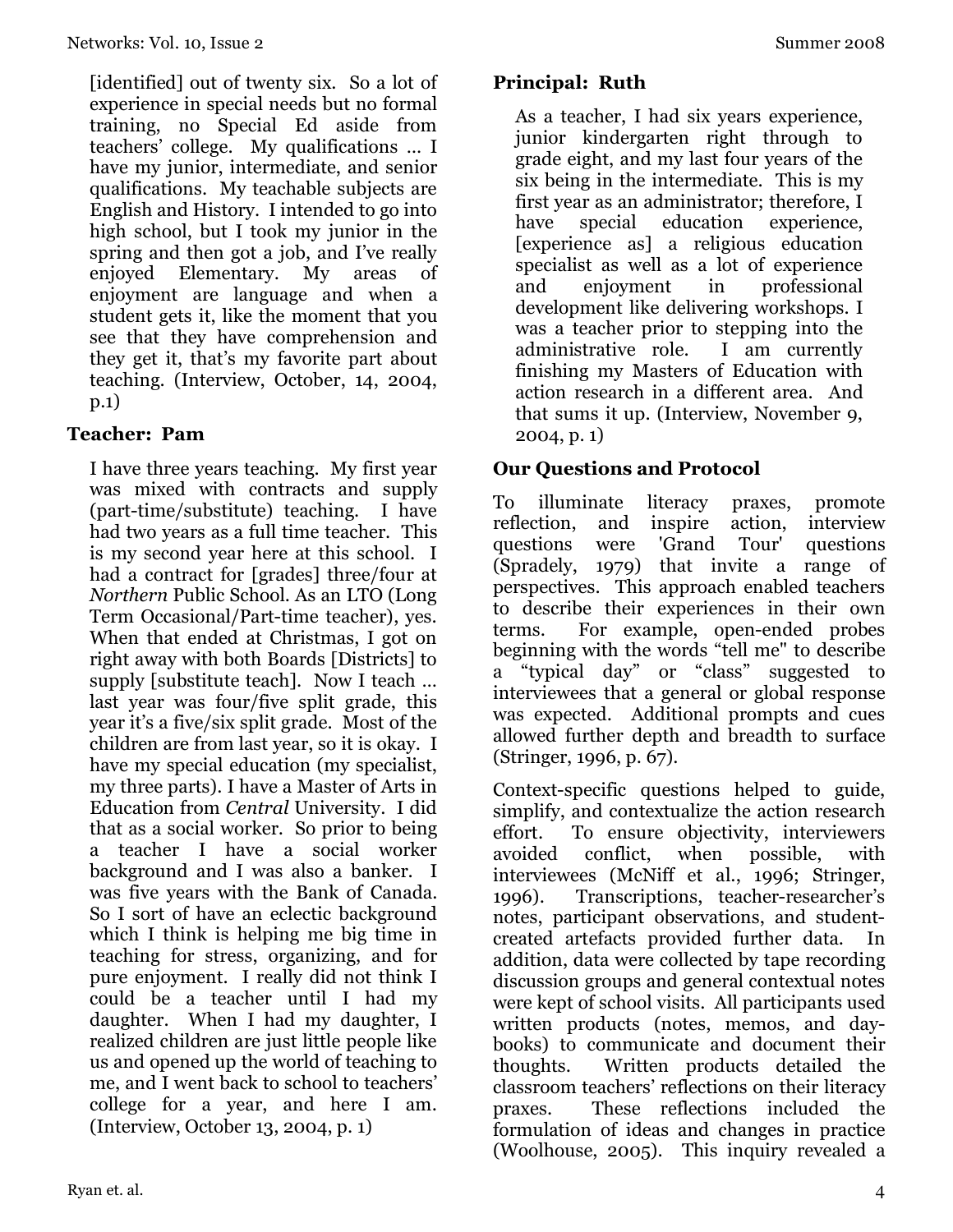pattern of internal growth and transformation that was recorded and documented. A summative final visit produced a thirty-minute videotape of each classroom and teacher to augment data collection. "Videos, however, do not reveal 'the facts' or 'the truth', they still provide only partial information . . ." (Stringer, 2004, p. 83). Indeed, the multiple sources of collected data captured multiple images and enhanced the validity of the inquiry (McTaggart, 1996), as we pieced together change, images, and views.

#### **Interviews**

Thirty-minute after-school interviews were essentially open and involved a coherent discussion of literacy praxes. A general framework of questions was used to ensure the ". . . deliberate establishment of an 'audit trail' of data . . . " (McTaggart, 1996, p. 13). In our second round of interviews during March of 2005, the questions listed in Appendix A were revisited. Generally, the openness of the interviews allowed extensive contextual data to be collected. Five interrelated contexts or situations were recognized: the classroom, personal, social, historical (teacher background), and political (King, 1988). As a result, greater sensitivity was achieved reflecting the uniqueness of each teacher's educational situation.

### **Data Collection**

Ruth, the principal in our study, and teachers entered the Practical Action Research Project to improve student literacy and change praxes which ultimately enhanced literacy in classrooms. Informal and formal meetings of teachers occurred monthly (totaling 10) throughout the year at the school level. Weekly communication generally occurred between teachers and researchers. University researchers provided assistance, facilitated, and supported the process each term as requested by school personnel or as planned. The interviews/meetings (two per term) involved the recording of interviews, sharing of information, identification of learning resources including authorities on literacy development, and periodic feedback that was directed towards constructive and facilitative ends. The university researchers kept notes of meetings, and this data was shared via emailed transcripts and periodic conferences throughout the project.

It was understood by all participants that the school-based teacher-researchers would continue tracking students' literacy development using school board approved qualitative and quantitative assessment methods including the DRA (Developmental Reading Assessment) (Pearson Education, 2003) and the PM Benchmark Books (Ontario Ministry of Education, 2003). Each teacher conducted action research in their classroom, which included collecting and analyzing baseline data, identifying an area of concern and a research question, planning and implementing action to address the question, and collecting data to illustrate the impact of the project. Teachers, as noted earlier, recorded their action research experience through written products, classroom-teaching activities, student product analysis, and classroom-based assessment and evaluation activities.

The university researcher collected data once per term and informally via weekly communication with participants (i.e., email, telephone). Ruth (the principal) was interviewed as the study progressed, and similar communication modes were used to remain in contact. The university researcher then began to analyze the data and produce interim analyses.

### **Data Analysis**

Each of the three school-based educators was responsible for a different area in the school; each became a case study. The fourth case included the respective university-based facilitator cast in the role of action research participant, collaborator, supporter, associate, and consultant. Each case became a documented body of knowledge and, when possible, was triangulated using multiple sources of information. McNiff, et al. (1996) explain: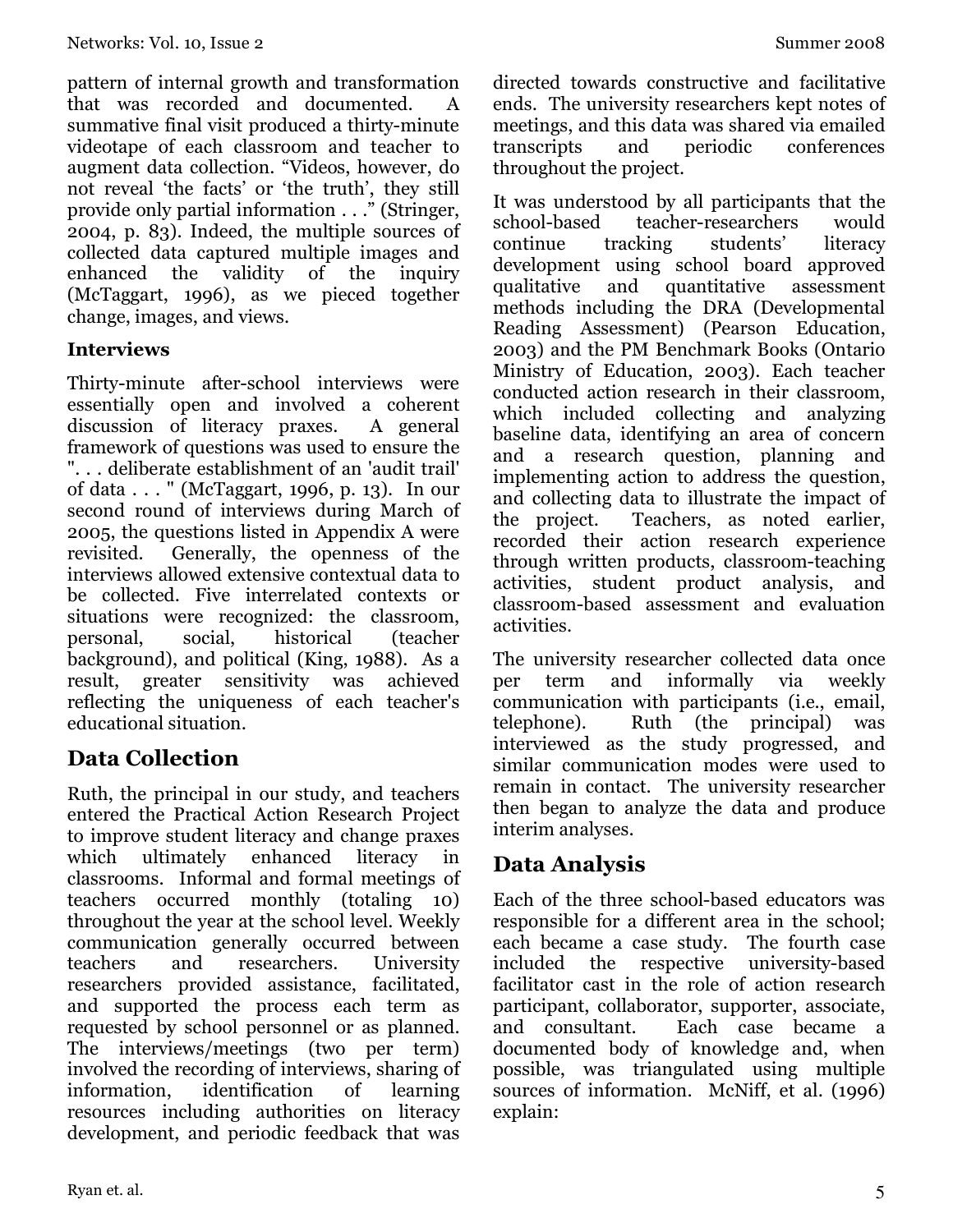Because action research is case study research its usefulness is for others who can see its implications to their work. It is important that the effectiveness of action research is demonstrated in terms of an improvement in the quality of the lives of people whom it is supposed to be affecting. Case studies to show this are only just appearing in the public domain which shows the effectiveness of action research approaches in concrete terms. (p. 23)

In this action research, a systematic approach and careful consideration of literacy development were required to ensure that all participants' concerns were given due thoughtfulness. Indeed, as our action research process unfolded, it was clear that participants were committed to finding a better way to teach; they were self-motivated. With this in mind, the data reflected sincere reflection; participants were not motivated by certification, advancement, or economic reward. Moreover, the process was recognized and endorsed by the board and the school principal as a valuable professional development experience for participants.

As the data were transcribed, we began to skim the data set and reflect on what we had sensed during interviews, conversations, telephone calls, video, and emails. Further reflection brought to mind recurring key terms, concepts, and words that characterized our interactions. We used the word *term* to describe something that is unambiguous whereas the supporting words could be defined in several ways. The key terms (themes) were used to search through a transcript and highlight occurrences (see Figure 1). We could then assemble a frequency checklist that raised the profile of a key term to that of a theme. "Simply put, themes are recurring patterns, topics, viewpoints, emotions, concepts, events, and so on" (Bailey, 2007, p. 153), which informed and guided our research. We believed the conception of data analysis articulated by Sagor (1992) suited us best in this endeavour:

Data analysis can be most simply described as a process of sifting, sorting, discarding, and cataloguing in an attempt to answer two basic questions: What are the important themes in this data? and (2) how much data support each of these themes ? (p. 48)

Key terms led to themes that were then used to label boxes in our diagram. Each key term was given a color as the data were skimmed, sifted, and sorted. A link to a key term often surfaced, and the data were highlighted in the corresponding color. In each box, coordinates were noted such as the date and page number. This way, if we were looking for data concerning "change", we could search the transcript to locate color and source. Data surfaced from one-to-one interviews, document analysis, casual visitations, and both informal and formal written and verbal communications. Located in a specific matrix box would be the source's location by date and page number so we could quickly locate the information. The summative video-tape was also used to capture a permanent record of summary evidence.

### **Results and Findings**

During our inquiry the research landscape shifted and matured as we realized our goals. Findings were detailed in the themed sections. For instance, change was witnessed as goals were achieved, and these results encouraged participants to scrutinize and share practice insights recursively.

#### **Themes**

Within each case study, we sought the frequency of key terms and colored these accordingly. For instance, 'goals' were mentioned often and became a centerpiece of discussion. Other key terms included "change", "reflexivity", and "professional development". The evidence that follows demonstrates that we had many findings. These following excerpts illuminate our themes.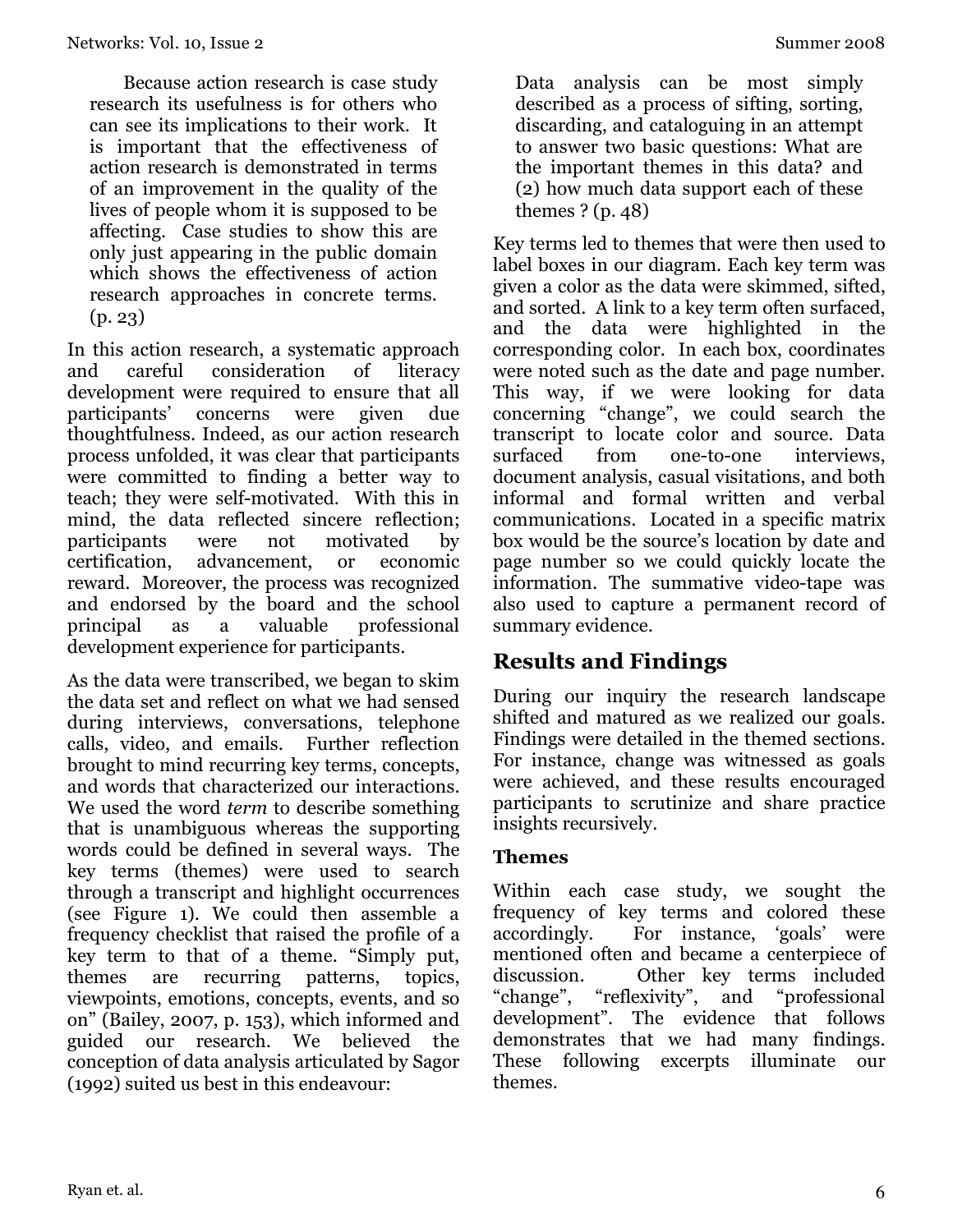

#### **Goals**

 The university facilitators were targeting two elements. First, "we were looking for the development of action theory (new understanding) and action practice (application) as it relates to teacher development and student growth. … [Second], we hoped to realize a recursive cycles of theorization/reflection and application in order to professionalize practice" (Ryan, Journal September, 30, p. 2). In the autumn of 2004, interviews immediately revealed several themes. For example, during our first one-toone interview, Pam addressed the need to seek goals in her classroom:

I usually use the group approach, and it works well because they help each other. So they are in groups all day long. Well, I am hoping that through modeling of a peer and from what they see going on in my teaching that they will get into this act of literacy and know where they are heading with the literacy center. (Interview 1, October 13, 2004)

Pam wanted students to support each other and, through her modeling, hoped that other goals would be realized. Similarly during the first interview with the principal, two themes goals and growth - were noted.:

I really hope to cultivate a professional learning community through this process, and I think my interests and passions

have to do with [a] number [of things], one is literacy and two, is bringing the kids to their full potential, to make them believe in themselves and making sure that we've got programs and [that] our school is supported to move that learner along. (Interview 1, November 9, 2004)

Clearly our administrator was hoping to 'cultivate' literacy in order to realize the 'full potential' of each student in these classes. These administrative goals were viewed as essential to our action research efforts since support and team growth can only broaden and deepen the results of our work. Ann, a second teacher, wanted to diagnose areas of need and then move to address these needs as necessary. For example, Ann detailed her situation this way, "I'm just trying to work with individual students to determine where their weaknesses lie in literacy and how I can give them personalized activities so that they can grow" (March 3, 2005, p. 2). Ann wanted to nurture and support literacy and felt she needed to define needs before moving forward with literacy efforts. Her approach was linked to her need for strategy and organization in her classroom. Early in our inquiry Ann openly suggested,

I hope that I get to learn more about my strengths and weaknesses, areas where I can improve. But also maybe I'll find something that can help my students that I wouldn't have thought of before. I also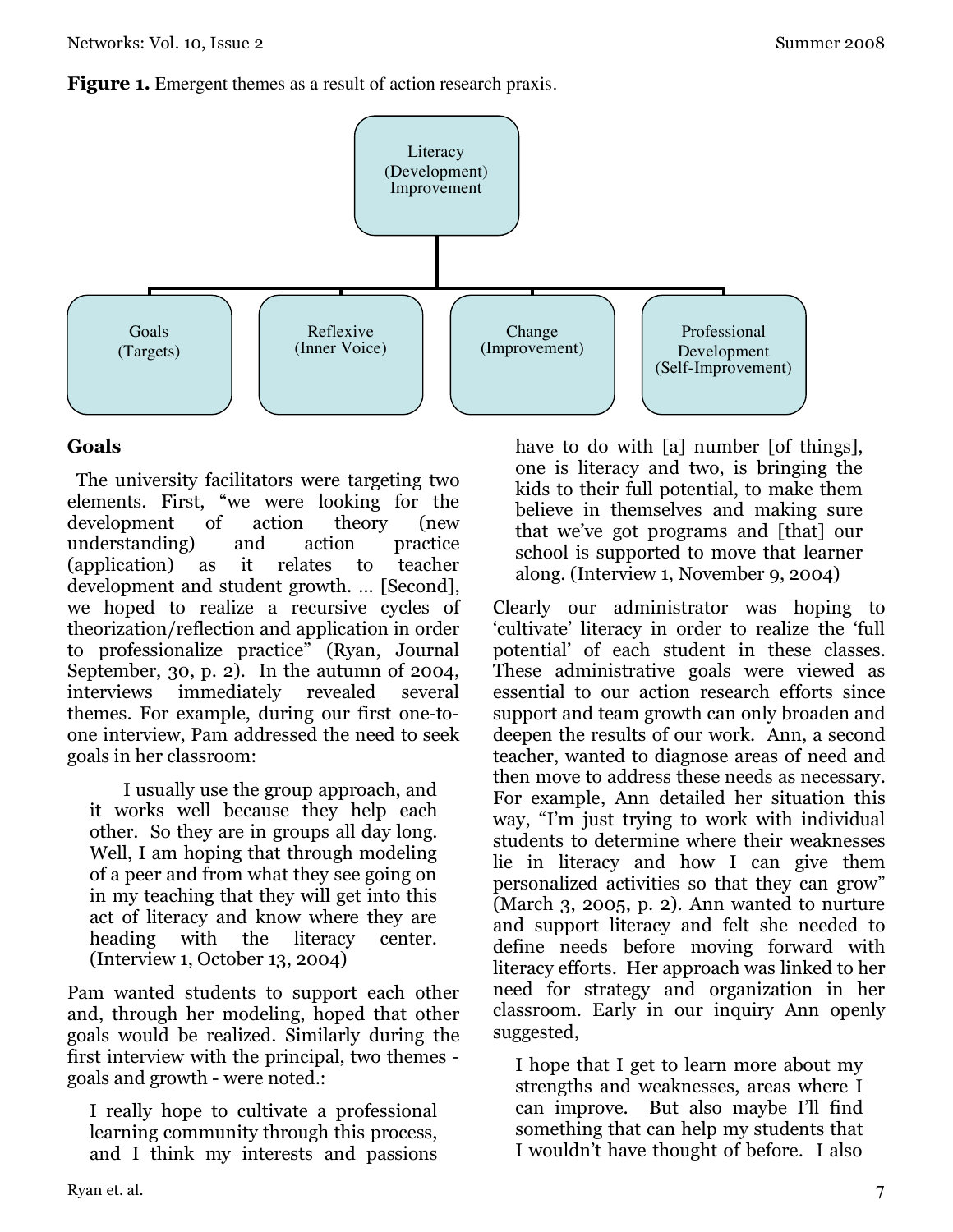hope to be able to collaborate with others and find out things that they've learned and so on. So the other team members of this project, I hope to learn from them. (Interview, October 13, 2004)

This need to improve and grow was common and united our participants. Our efforts to develop a community of practice "may be the single most important way to improve a school" (Sergiovanni, 2000, p. 139). Participants applauded our efforts to support their work, explaining that they had not experienced professional development like this before.

#### **Change**

Ruth, the principal, was also hoping to learn, grow, and change, and this complemented the professionalization that we hoped to facilitate through our project. As evident in the following excerpts, our situation was ideal given the position of our administrator.

I want to be able to learn how to be a better administrator and I think it's critical that the [role of the] administrator of a school, it's twofold: you're the manager of the building, but you're also the instructional leader. And I think what I'm trying to do here is put the instructional leadership first because what happens in the day, you get so busy doing other things that your time is consumed by everything else. (Interview 1, March 12, 2005)

And if we have to change our system, we have to change our system. It's not the kids that always have to change. We have to go and meet the child wherever they are. And I think that's been my whole passion, is bringing literacy to children, [bringing] children to literacy because you have to meet somewhere in the middle. (Interview 1, March 5, 2005 )

Our efforts to reflect were not limited to selfanalysis; we encouraged participants to share their own experiences in order to justify and construct images that could be understood by others. We know we learn from others; however, we also learn from ourselves by talking and interacting with others (Bruner, 1990). The process of reflecting with others augments our ability to change and shape our educational philosophy, which then impacts pupil growth. Ann struggled to deal with change within our research effort and to define her next steps:

I just don't know where to go from here. I am continuing to collect and continuing to gather information and work towards their weaknesses to help strengthen them, but is there an end or should I just do what I can until the end of the year and then start again? How do I, through collecting data, like work samples and so on, is that enough? Where am I going next, that's kind of what it is. (Interview, March 3, 2005, p. 1)

This openness was key to our progress and professional development as we made public our concerns and inner voices. Ann continued to find her way and address student development by suggesting,

I think they [students] are always changing to a point. Just the awareness that most students really have specialized needs in a variety of different areas has really impacted me this year. Like I have been aware of different levels with IEPs and so on, but to have students not on IEPs with such a vast array of strengths and weaknesses and trying to just, like, choose certain things to work on, and how do I teach to the group when there is all these individual weaknesses or strengths that I need to draw on. (Interview, March 3, 2005, p. 2)

This self-questioning within a community of learners (action researchers) is the most basic element required for continual, substantive school improvement (Mitchell & Sackney, 2001). Each participant voiced their endorsement of the research process, with Ruth noting that "We need to continue this journey as I need to have input every day."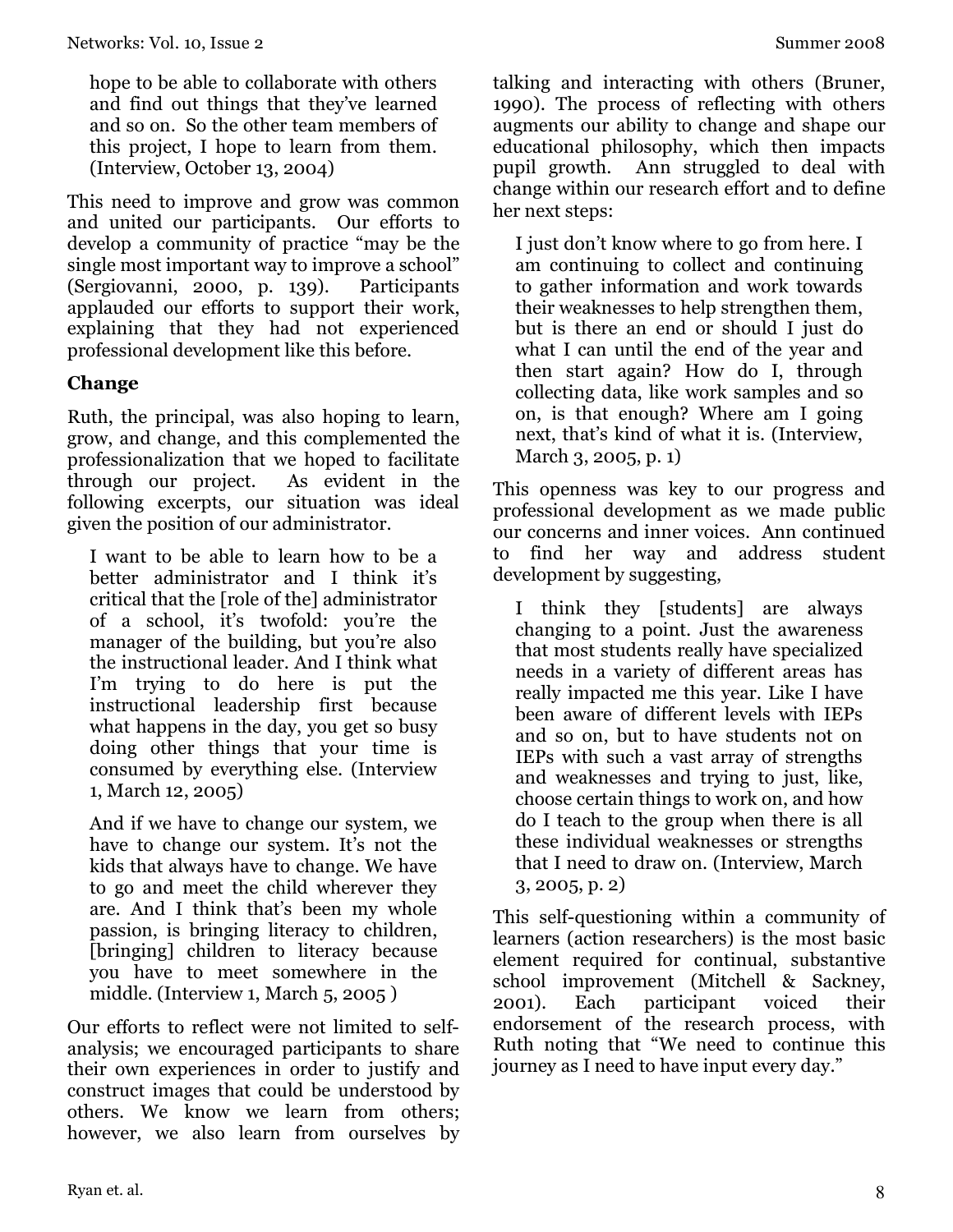#### **Reflexivity**

A reflexive educator cultivates an inner voice. In our study this emerged from discussions (both formal and informal). As we were attempting to improve literacy, we discussed how teaching is a time-deficit profession where most educators have high expectations. What exactly is reflexivity? Many have tried to define the term, and yet some of these definitions only lead us to questions. For instance, Nightingale and Cromby (1999) suggest,

[R]eflexivity requires an awareness of the researcher's contribution to the construction of meanings throughout the research process, and an acknowledgment of the impossibility of remaining "outside of" one's subject matter while conducting research. Reflexivity then, urges us to explore the ways in which a researcher's involvement with a particular study influences, acts upon and informs such research. (p. 228)

In other words, reflexivity is the condition of taking account of the personality and presence of the researcher within the investigation. May (1998) adds,

The concepts of reflexivity may be a way of bringing qualitative methods to account for themselves in a way that goes some way to satisfy the demands of scientific method. This is generally a matter of questioning how the processes of research and analysis have an effect on research outcomes. This whole process of self-examination has become known as "reflexivity." (p. 22)

In our inquiry we noted several instances where both the inner voice and the researcher role surfaced. For instance, Ruth explained,

I think I go about my own P.D. in a very public way, because I'm a very public learner . . . . Because I constantly question myself and I'm constantly looking for a better way to do things. When I'm sitting with kids and I'm listening to them read and I'm also looking at the text saying: Is this text appropriate for the child? And is

this text too hard? Not just in the words, but in the way they've set it up on the page and the way they've got their quotation marks—could they have changed the text to make it a little easier for the children. (Interview 1, November 9, 2004 )

This inner dialogue becomes buoyant and surfaces during conversation; that is the centerpiece of action research. Being reflexive is useful. When the thoughts are made public, growth and understanding become more visible than if a person simply archives his or her conversations, attitudes, and understandings. Another participant, Pam, explained,

I don't feel I am alone out there with this isolated question that I have. But yet I have a whole different group of children than what maybe these teachers have been working with, so that helps me in looking at what is good for the students here. What else is helping me is the students. They are giving me back lots of feedback, telling me if we're on the right track .(Interview, March 3, 2005, p. 1)

This reflective evidence was required in order for our learning community to move forward from the comments, insights, and questions. Our strategic and purposeful discussions led to change that was an essential aspect of our dialogic learning. Participants summarized this aspect of our study by suggesting that "within a group the risk of speaking about what is within is somehow diminished" (Video-record 1, March 22, 2005).

#### **Professional Development**

Ruth suggested,

[It's] [m]y number one motivation, because I think action research is the sole professional development that I've been exposed to that's really increased my level of professional understanding and performance. And I really want to make other people fall in love with it. I want them to see that they have the answer within them. And to look at their profession in a positive way and to look at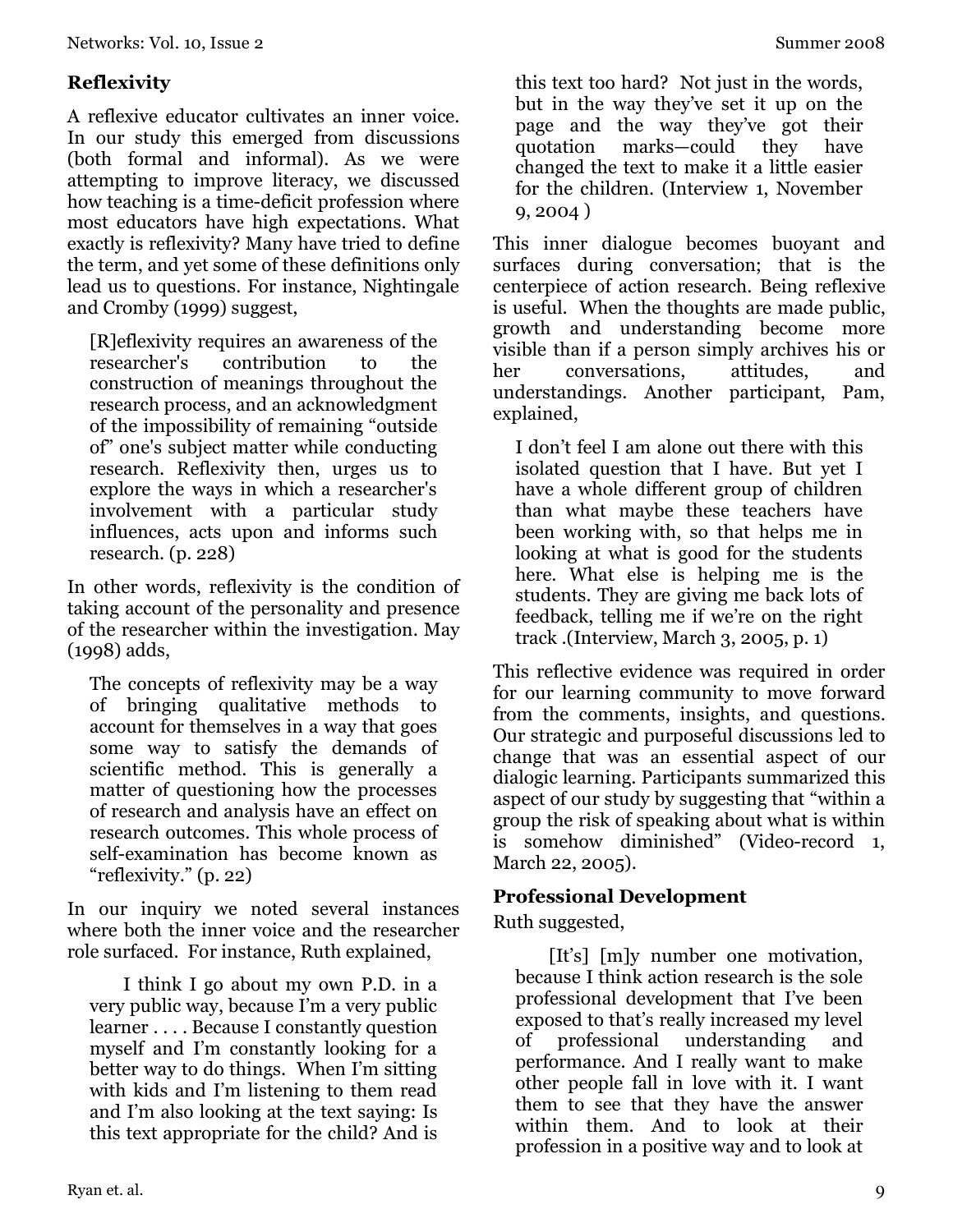their kids, at every child they see, not as a problem, but as an opportunity to learn. Because that's the way I view it. And if I can get other people on board, thinking that way, then we're going to have a powerful school. (Interview, October 14, 2004)

When leadership makes public a vision that the school will be a community where all are united by the need to learn and this need is made public, then we have ideal conditions for improvement of the school and individuals within this community (Barth, 2001). However, did the community retain a similar position with regard to learning? Ann put forward her stance regarding reflection:

My personal growth or professional development is important. I feel that I am very self–reflective, and I know this is a great avenue to really focus on something specific in my teaching day or my teaching practice and improve upon it and then I can work on other areas, of course. (Interview, October 14, 2004, p. 2)

The sense that this inquiry was an opportunity to meet with others and develop both self and the immediate learning community was present from the initial contact. Our work served to motivate, as Pam pointed out, being able to use this research, use this information and put it to good use in my classroom and in my practice. Like you said the other day, we do reflect, and it's just acting on the reflections, thinking about it, contemplating. Doing a few actionoriented items from my reflections, but I think this is really going to get me into it more. (Interview, October 13, 2004, p. 2).

Connecting, collaborating, and communicating are powerful variables that motivate and infuse action research with vigor. This empowerment leads to change and can be a source of democratic and dynamic energy (Woolhouse, 2005). At times my role was that of a critical friend responsible for new ideas, resources, feedback, and questioning. Pam continued to develop professionally and characterized her spirit later in our project by explaining,

I get excited about everything, so let's see. I'm getting excited noticing that from the month of October to the month of February, tracking anecdotally the progress of my students, that there is a change in their attitudes towards math. I am, by asking them "Are you enjoying math? Why?", I am getting feedback from them telling [me] that yes they are enjoying it, and I would say out of 30 students, 28, it is always up there in the high 20s, are enjoying math, more than they ever did before. (Interview, March 3, 2005, p. 1)

Our efforts created a level of liveliness that otherwise may not have occurred. Our efforts were a means of improving problem-solving skills and impacting professional development vicariously through classroom-based changes. Increasing openness and confidence was another result.

### **Conclusion**

This action research effort energized participants and heightened professional identity via the embedded nature of our interactions (Altricter, 2005). Emergent themes such as change, professional development, and targeting enabled participants to improve praxis and literacy results as classroom scores increased as did everyday reports of success as recorded by teacher-researchers. For instance, Ann captured a summative view by suggesting,

The fluency of their reading right now is exciting me because they are showing stronger comprehension, they're self checking a little better when they read to me orally, which means they are paying attention to what, they're taking in what they're reading and they know they have to go back. That's the most excited, how strong they are becoming, oral readers and comprehending what has been read. (Interview, March 3, 2005, p. 2)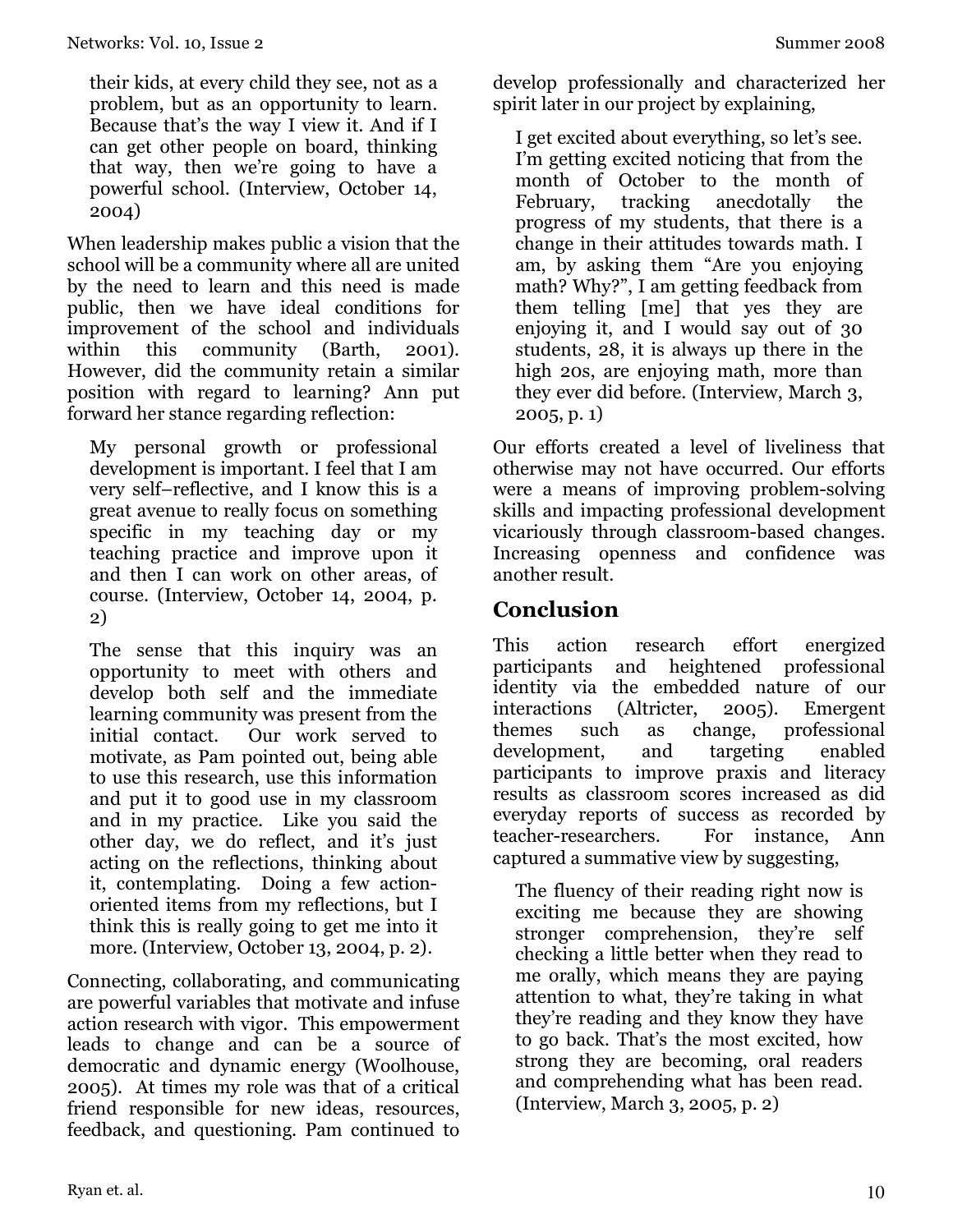We viewed the classroom level assessment outcomes together and concluded that self and peer evaluation results improved on average between 6% to 9% for each class while project completion increased from 82% to 100% overall. This fact alone was responsible for enhancing outcomes, and we believed it was critical. Another dividend included larger portfolios that were more complex in contrast to previous submissions. Classroom presentations and classroom tests showed enhanced results with all students moving into level three, which is the provincial standard, and a few more than last term realized level four. Reports of these outcomes were captured on video during concluding interviews and motivated classroom teachers to move forward. All participants believed that our project had boosted classroom energy, focus, and outcomes.

Participants were empowered as they collected their data and made research decisions while both the principal and university researchers were supportive and guided when necessary. Participants assessed students and deemed that improvements were made, and this was noted in many processes and products developed in the classroom. Our action research effort affirmed the professionalism of teaching and created an open dialogue that fostered progress.

#### **Future Plans**

All participants indicated that they wanted to continue to improve and extend this research effort into the following school year. This would involve new students. The insights, skills, and growth achieved this year would support each participant's renewed efforts to realize continued improvement for students and participants.

### **References**

Action Research International Journal (1997) Action research defined. *Action Research International Journal, 5* (2), p 32-34. Retrieved November 24, 2003 from http://www.triangle.co.uk/ear/.

- Altrichter, H. (2005). The role of the professional community in action research. *Educational Action Research*, *13* (1), 11-25.
- Baily, C. A. (2007). *A guide to qualitative field research* (2<sup>nd</sup> ed.). Thousand Oaks, CA: Pine Forge Press.
- Barth, R. (2001). *Learning by heart*. San Francisco: Jossey-Bass.
- Bruner, J. (1990). *Acts of meaning*. Cambridge, MA: Harvard University Press.
- Carr, W. & Kemmis, S. (1986). *Becoming critical: Education, knowledge and action research.* London: Falmer Press.
- Connelly, F. M. & Clandinin, D. J. (1988). *Teachers as curriculum planners: Narratives of experience.* Toronto, ON: OISE Press.
- Corey, S. M. (1949). Action research, fundamental research and educational practices. *Teachers College Record, 50*, 509-514.
- Deshler, D. & Ewert, M. (May 25, 1995). *Participatory action research: Traditions and major assumptions*. *PARnet* Retrieved October 15, 1999, from http://www.parnet.org/tools/tools.
- Feldman, A. (1999). The role of conversation in collaborative action research. *Educational Action Research, 7*(1), pp. 125-144.
- Flores, E. & Granger, S. (1996). The role of the collaborator in action research. In S. E. Noffke & R. B. Stevenson (Eds.), *Educational action research: Becoming practically critical.* New York, NY: Teachers College Press.
- Hopkins, D. (1993). *A teacher's guide to classroom research* (2nd ed.). Philadelphia, PA: Open University Press.
- Kemmis, S. & McTaggart, R. (Eds.). (1988a). *The action research planner.* Victoria, Geelong: Deakin University Press.
- King, N. R. (1988). Recontextualizing the curriculum. *Theory into Practice, 25*(1), pp. 36- 40.
- Mitchell, C. & Sackney, L. (2001). Building capacity for a learning community. *Canadian Journal of Educational Administration and Policy* (CJEAP), 19.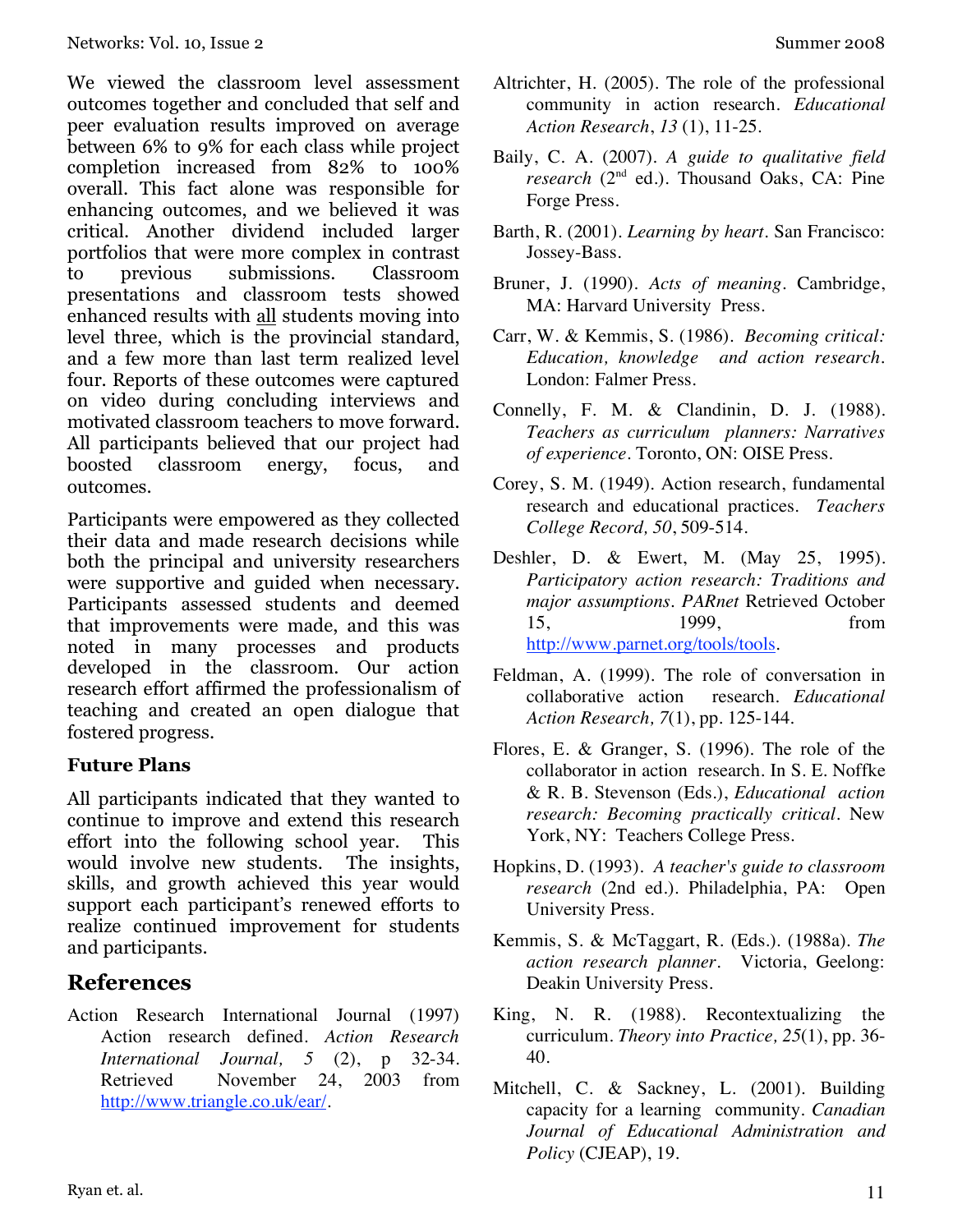- McNiff, J. (1988). *Action research: Principles and practice*. Basingstoke: Macmillan Education.
- McNiff, J., Lomax, P., & Whitehead, J. (1996). *You and your action research project*. New York, NY: Routledge.
- McTaggart, R. (1996). Issues for participatory action researchers. In D. Nightingale & J. Cromby (Eds.), *Social constructionist psychology* (1999). Buckingham: Open University Press. Retrieved November 18, 2003, from http://www.psy.dmu.ac.uk/michael/qual\_reflexi vity.htm.
- Noffke, S. E. (1995). Action research and democratic schooling: Problematics and potentials. In S. E. Noffke & R. B. Stevenson (Eds.), *Educational action research: Becoming practically critical*. New York, NY: Teachers College Press.
- Noffke, S. E. (1997). Professional, personal, and political dimensions of action research. In M. Apple (Ed.), *Review of Research in Education*, 22, (pp. 305-343). Washington, D.C.: American Educational Research Association.
- Ontario Ministry of Education. (2003). *Early reading strategy: The report of the expert panel on early reading in Ontario.* Toronto, ON: Author.
- Pearson Education. (2003). *Developmental reading assessment, grades 4–8, second edition*. Don Mills, ON: Author.
- Sagor, R. (1992). *How to conduct collaborative action research*. Alexandria, VA: Association for Supervision and Curriculum Development
- Sergiovanni, T. L. (2000). *The lifeword of leadership: Creating culture, community, and personal meaning in our schools.* San Francisco: Jossey-Bass.
- Schon, D. (1983). *The reflective practitioner*. London: Maurice Temple.
- Stenhouse, L. (1975). *An introduction to curriculum research and development*. London:Heinmann.
- Stevenson, R. B., Noffke, S. E., Flores, E., & Granger, S. (1995). Teaching action research: A case study. In S. E. Noffke & R. B. Stevenson (Eds.), *Educationalaction research: becoming practically critical*. New York, NY: Teachers CollegePress.
- Stringer, E. T. (1996). *Action research: A handbook for practitioners*. Thousand Oaks, CA: Sage Publications, Inc.
- Stringer, E. (2004). *Action research in education.*  Upper Saddle River, NJ : Merrill/Prentice Hall.
- Woolhouse, M. (2005). You can't do it on your own: gardening as an anthology for personal learning from collaborative action research group. *Educational Action Research*, *13* (1), pp. 27-41.
- Zuber-Skerritt, O. (Ed.). (1996). *New directions in action research*. London, UK: Falmer Press.